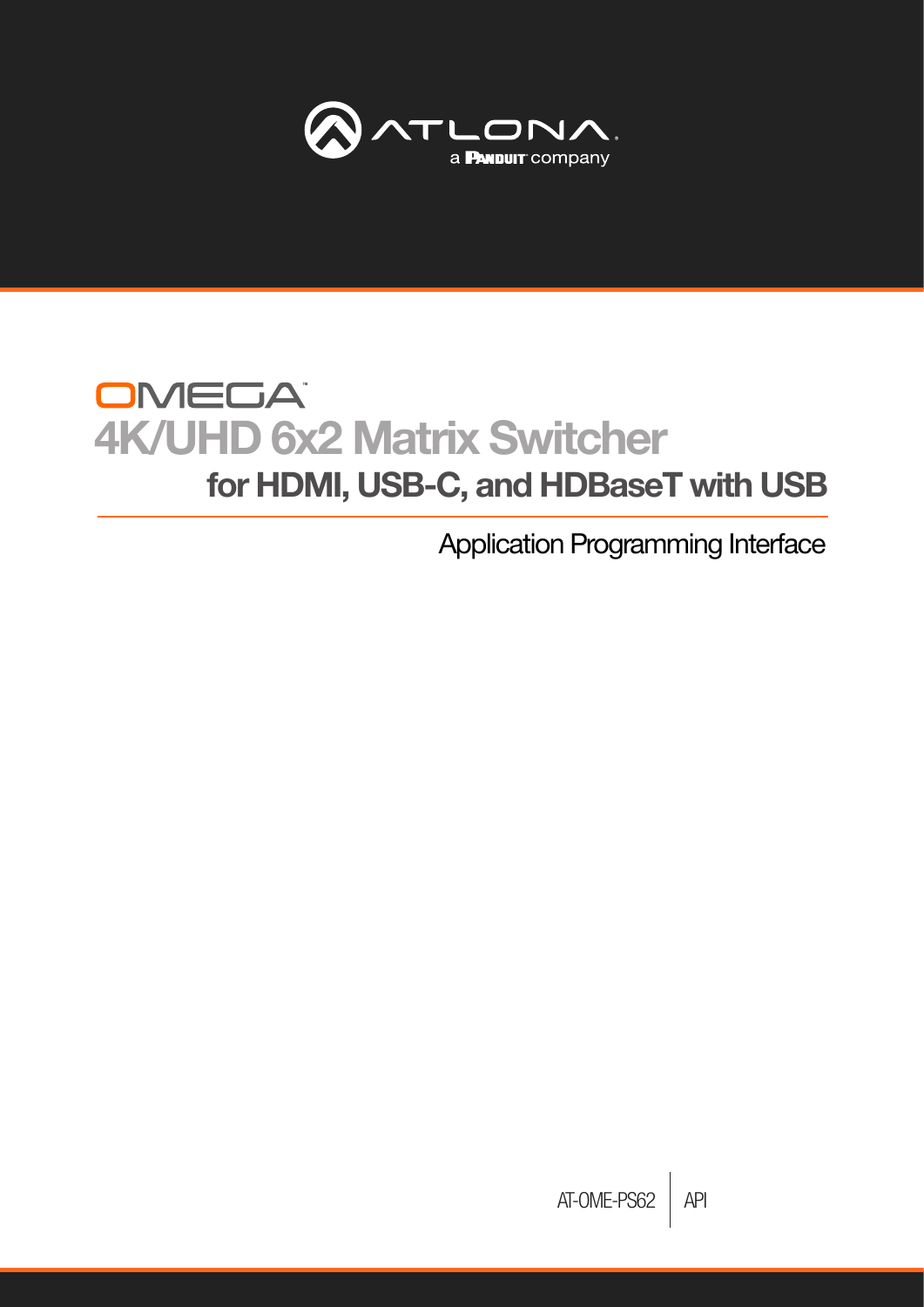

## Version Information

| Version | Release Date | Notes                                                                    |
|---------|--------------|--------------------------------------------------------------------------|
|         | Sep 2019     | Release                                                                  |
|         | Jan 2021     | Added TCP proxy and RS-232 port parameters                               |
|         | May 2021     | Added RS232 para command and updated USB commands                        |
|         | Oct 2021     | Added proxy port 9004 and updated VOUT command for 1.2.1 firmware update |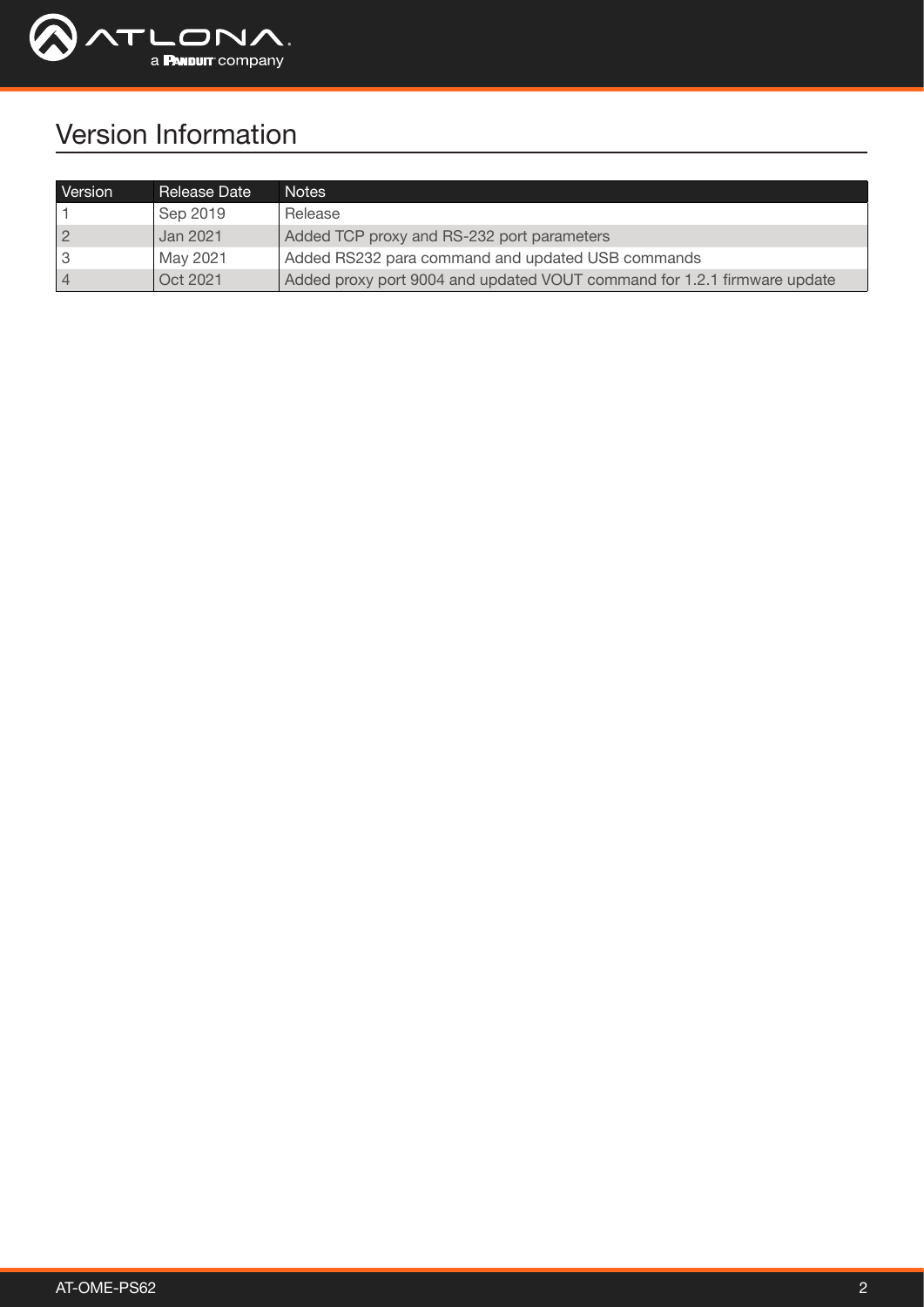

## Introduction

## **General**

This document provides an alphabetical list of commands available for AT-OME-PS62. Commands are casesensitive. If the command fails or is entered incorrectly, then the feedback is "Command FAILED". Commands can be sent using RS-232, Telnet, SSH, or TCP. There should be a 500 millisecond delay between each command sent to the unit. The default port for Telnet is 23 and 22 for SSH. TCP ports are 9000, 9001, 9002, 9003, and 9004.



**IMPORTANT:** Each command is terminated with a carriage-return (0x0d) and the feedback is terminated with a carriage-return and line-feed (0x0a).

## **Ports**

This product can communicate directly with local and remote RS-232 (over HDBaseT) ports using a direct TCP socket connection. The default port assignment is from left-to-right, viewed from the rear panel. Refer to the table below for the port assignment for this product. For ports connected to RS-232 interfaces, no additional payload is required to transmit data to the device. All data sent to the respective TCP port will be sent bit-for-bit to the RS-232 output. Note that if feedback is required from the RS-232 device, the TCP socket must be kept open. This product does not provide buffer or queuing registers. Therefore, any data from the RS-232 port that is received while the TCP socket connection is closed, will be lost.

| Port | <b>Description</b>           |
|------|------------------------------|
| 9000 | <b>MCU</b>                   |
| 9001 | HDBaseT input1               |
| 9002 | HDBaseT input 2              |
| 9003 | HDBaseT output               |
| 9004 | Local RS-232 display control |

#### Example:

With the device IP address of 192.168.1.100 and a PJLINK projector connected to the RS-232 of the HDBaseT output.

1. Open a TCP socket to 192.168.1.100:9001 and send the following command string:

%1POWR 1\x0D

2. The projector will respond with the following, using the same socket connection:

\$1POWR=OK\x0D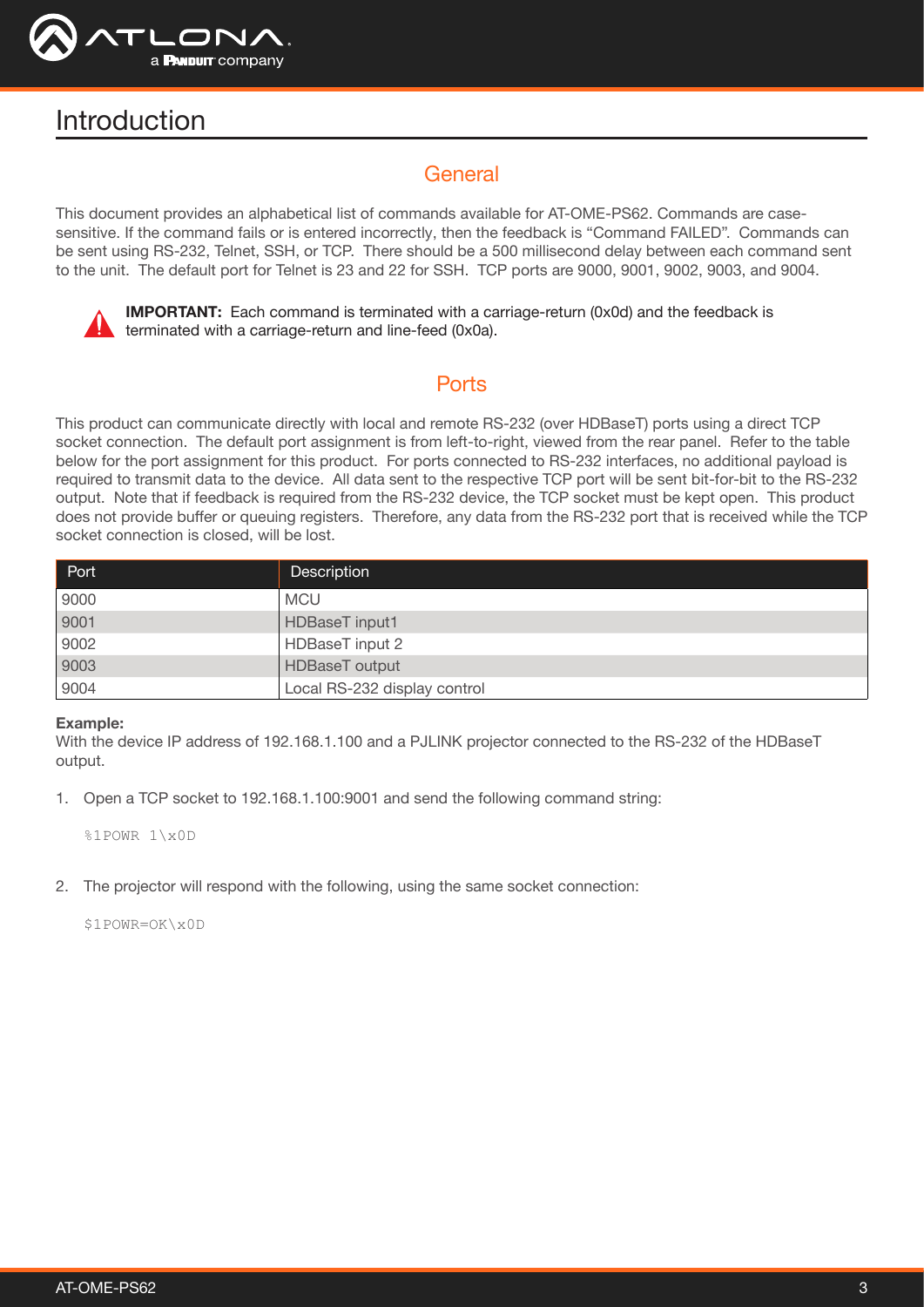

## RS-232

A 3-pin captive screw connector has been included for RS-232.







Pin out will be determined by the RS-232 cable and connect as RX (receive), TX (transmit) and  $\pm$  (Ground).

RS-232 is often connected through a DB 9-pin to captive screw connector. The pins will have functions associated with them, some will be unassigned.

NOTE: Typical DB9 connectors use pin 2 for TX, pin 3 for RX, and pin 5 for ground. On some devices functions of pins 2 and 3 are reversed.



Baud parameters must be met for control signals to pass. The parameters can be updated through the built in webGUI. The defaults for the RS-232 port is:

Port 1 (unit control) - 115200, 8-bit, None, 1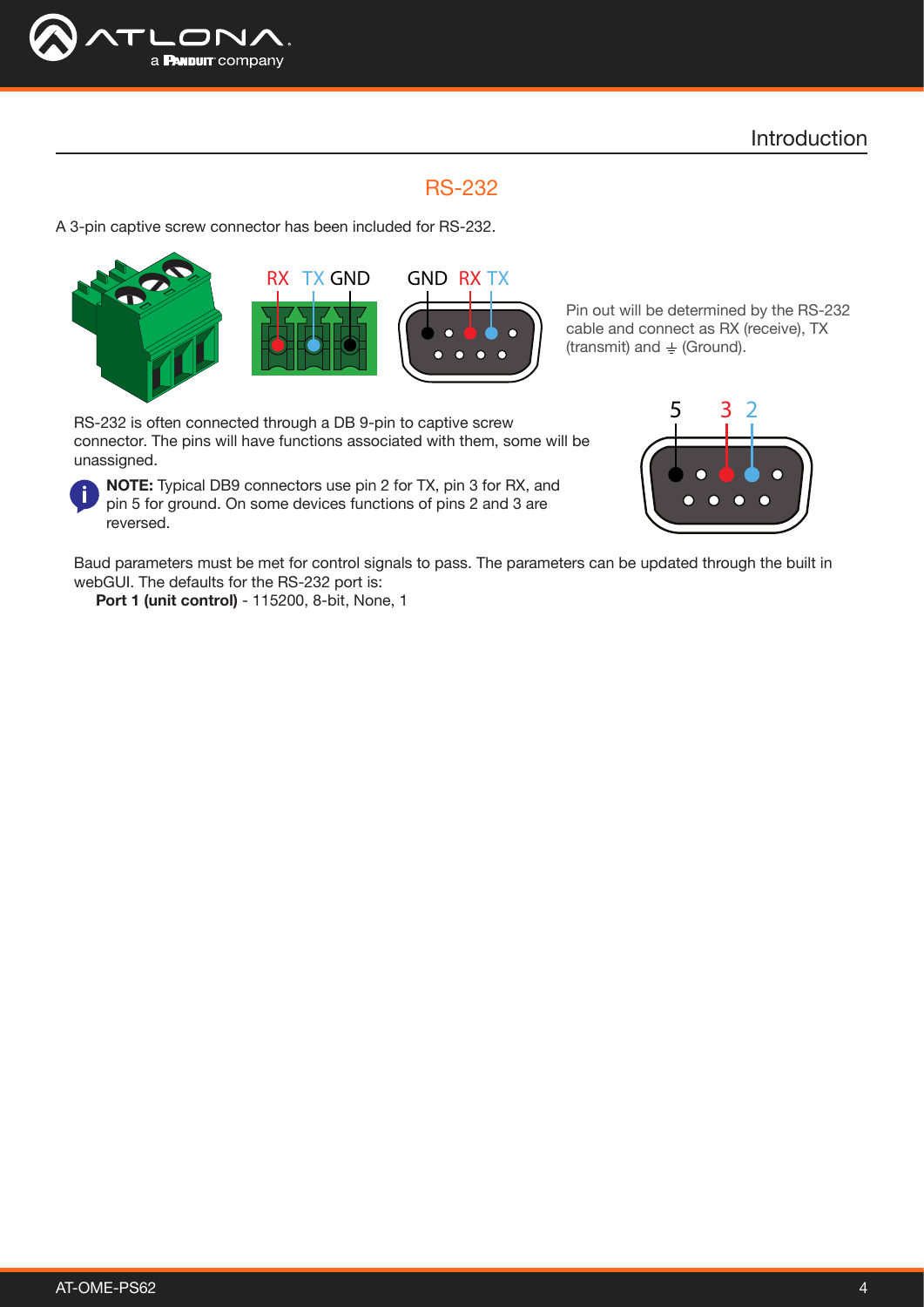

## **Commands**

The following tables provide an alphabetical list of commands available on the AT-OME-PS62.

| Command            | Description                                                                                 |
|--------------------|---------------------------------------------------------------------------------------------|
| All#               | Routes inputs to corresponding outputs                                                      |
| <b>AUD</b>         | Routes source audio to the selected analog output                                           |
| <b>Blink</b>       | Enable/Disable blinking of the front panel POWER LED                                        |
| CommaWait          | Enable/Disable a comma adding a 5 second delay between commands                             |
| <b>IPCFG</b>       | Displays IP address configuration                                                           |
| <b>IPDHCP</b>      | Turns DHCP on / off                                                                         |
| <b>InputStatus</b> | Displays the status for each input.                                                         |
| Lock               | Locks the buttons on the front panel                                                        |
| <b>Mreset</b>      | Sets the unit back to default settings                                                      |
| <b>RepeatCmd</b>   | Enables/disables display command repeat                                                     |
| <b>RepCmdTime</b>  | Sets how many times a display command is repeated when repeat is enabled                    |
| RS232para          | Sets the baud rate, data bits, stop bits, and parity for RS-232 on the HDBaseT<br>output    |
| RS232zone          | Use to trigger the HDBaseT RX's RS-232 port to send the specified command to<br>the display |
| <b>SetMono</b>     | Set the audio between stereo and mono on the analog outputs                                 |
| <b>Status</b>      | Displays the routing state of the unit                                                      |
| <b>Type</b>        | Displays the model of the unit                                                              |
| <b>Unlock</b>      | Unlocks the buttons on the front panel                                                      |
| <b>UsbMode</b>     | Switch between Follow and Manual USB switching                                              |
| <b>UsbRoute</b>    | Set the USB source device                                                                   |
| Version            | Displays the current firmware version of the unit                                           |
| <b>VOUT</b>        | Increases / decreases the audio output volume.                                              |
| <b>VOUTMute</b>    | Mutes/Unmutes audio output volume                                                           |
| $x?$ All           | Sets the input to all outputs                                                               |
| x?AVx&             | Switch a specific input to a specific output                                                |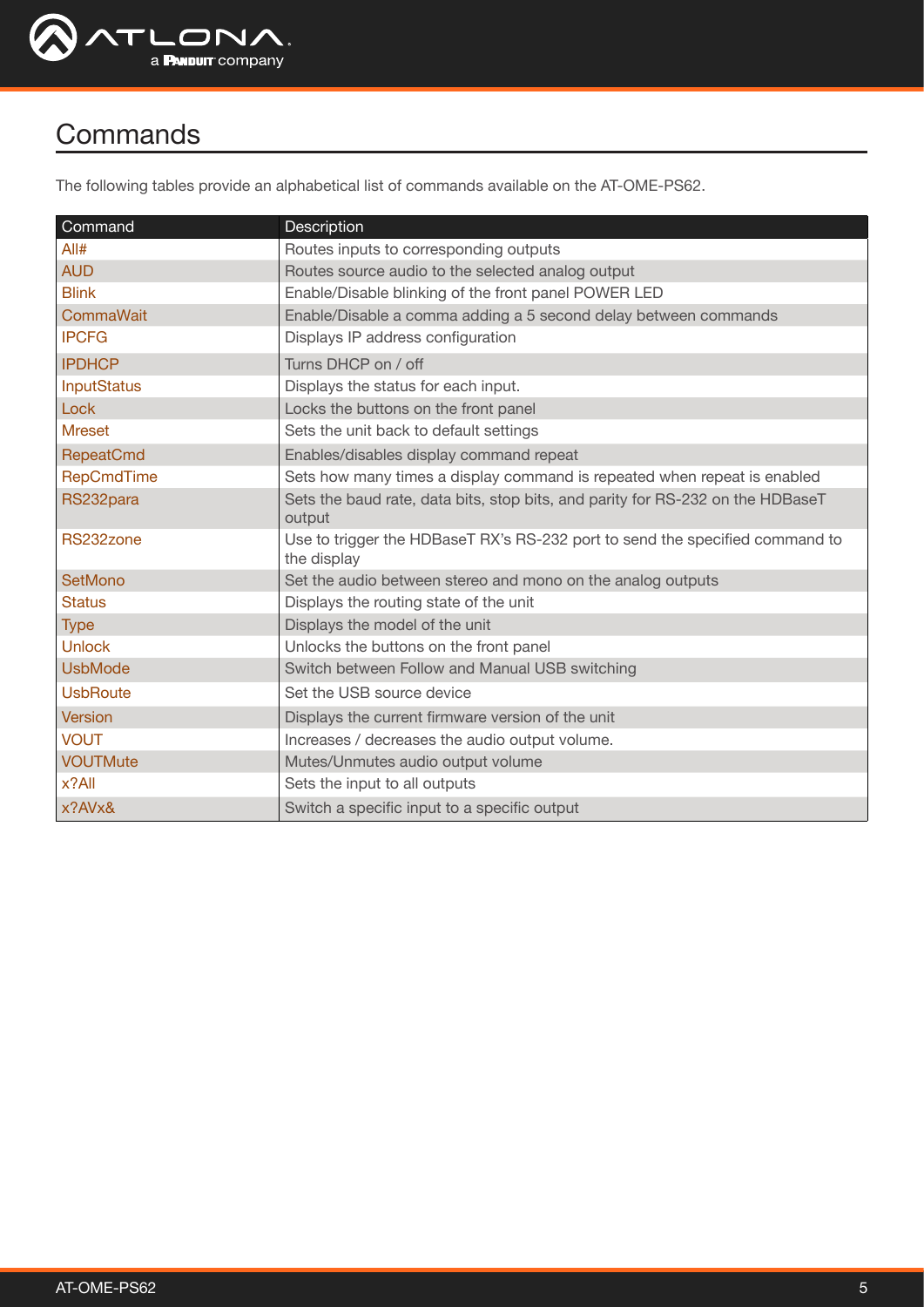

#### <span id="page-5-0"></span>All#

Routes inputs to corresponding outputs. Input 1 to output 1 and input 2 to output 2.

| Syntax         |  |
|----------------|--|
| All#           |  |
| <b>Example</b> |  |

All#

Feedback x1AVx1, x2AVx2

## <span id="page-5-1"></span>AUD

Routes audio to the selected analog output. HDBaseT and HDMI routes the audio source from HDMI and HDBaseT output.

| Syntax                       |  |
|------------------------------|--|
| $\checkmark$<br><b>AUDXY</b> |  |

| Parameter      | Description   | Range                           |
|----------------|---------------|---------------------------------|
|                | Analog Output | 1 or $2$                        |
|                | Audio Source  | HDBaseT, HDMI, AUX1, AUX2, AUX3 |
| <b>Example</b> |               | <b>Feedback</b>                 |

AUD1 HDMI AUD2 AUX3

Feedback AUD1 HDMI AUD2 AUX3

## <span id="page-5-2"></span>Blink

Enable/Disable blinking of the front panel POWER LED.

| Parameter | <b>Description</b> | Range        |
|-----------|--------------------|--------------|
| . v<br>∧  | Value              | on, off, sta |
|           |                    |              |

Example Blink on

Feedback Blink on

## <span id="page-5-3"></span>**CommaWait**

Enable/Disable a comma adding a 5 second delay between commands. Default is on.

| Syntax      |             |       |  |
|-------------|-------------|-------|--|
| CommaWait X |             |       |  |
|             |             |       |  |
| Parameter   | Description | Range |  |

|               | .                             | .            |
|---------------|-------------------------------|--------------|
| $\mathcal{N}$ | Value<br>$\sim$ $\sim$ $\sim$ | on, off, sta |
|               |                               |              |

Example CommaWait on Feedback CommaWait on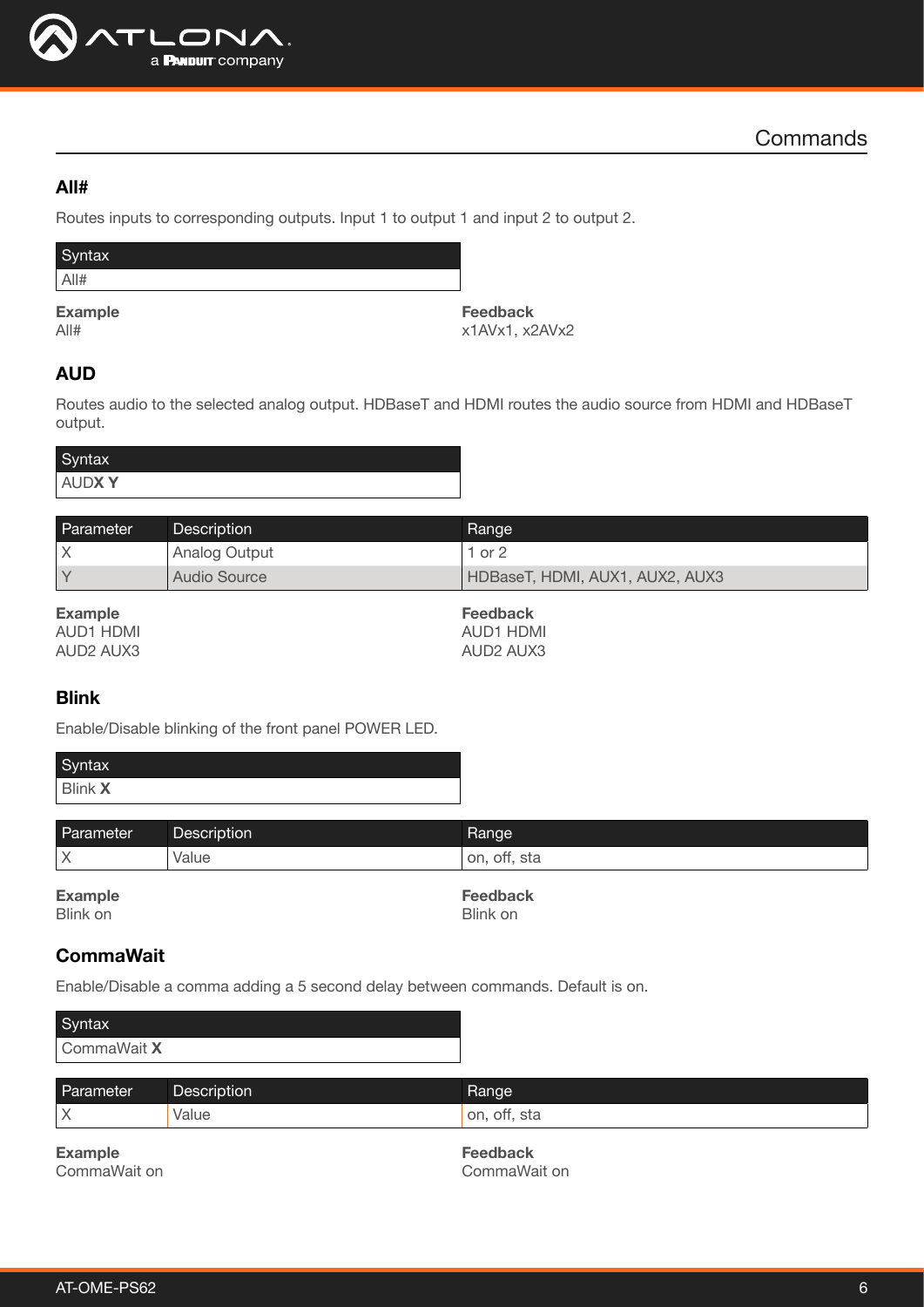

#### <span id="page-6-2"></span>**InputStatus**

Displays the status for each input.

| Syntax       |  |
|--------------|--|
| InputStatusX |  |

| <b>Parameter</b> | <b>Description</b> | Range                                        |
|------------------|--------------------|----------------------------------------------|
|                  | Value              | Input number: 1 or 2, parameter is optional. |
| <b>Examples</b>  |                    | Feedback                                     |

InputStatus InputStatus2

Feedback InputStatus 01 InputStatus2 1

NOTE: The feedback will display channel status: 0 is no signal detected and 1 is signal detected.

## <span id="page-6-0"></span>IPCFG

j.

Displays the current network settings for the unit.

**Syntax** IPCFG

Example IPCFG

Feedback IP Addr 192.168.11.196 Netmask 255.255.255.0 Gateway 192.168.11.1 telnet Port 23 ssh Port: 22

#### <span id="page-6-1"></span>IPDHCP

Turns DHCP on / off. Default is on.

| Syntax         |  |
|----------------|--|
| <b>IPDHCPX</b> |  |

| Parameter | Description | Range        |
|-----------|-------------|--------------|
| IΧ        | Value       | on, off, sta |
|           |             |              |

Example IPDHCP on Feedback IPDHCP on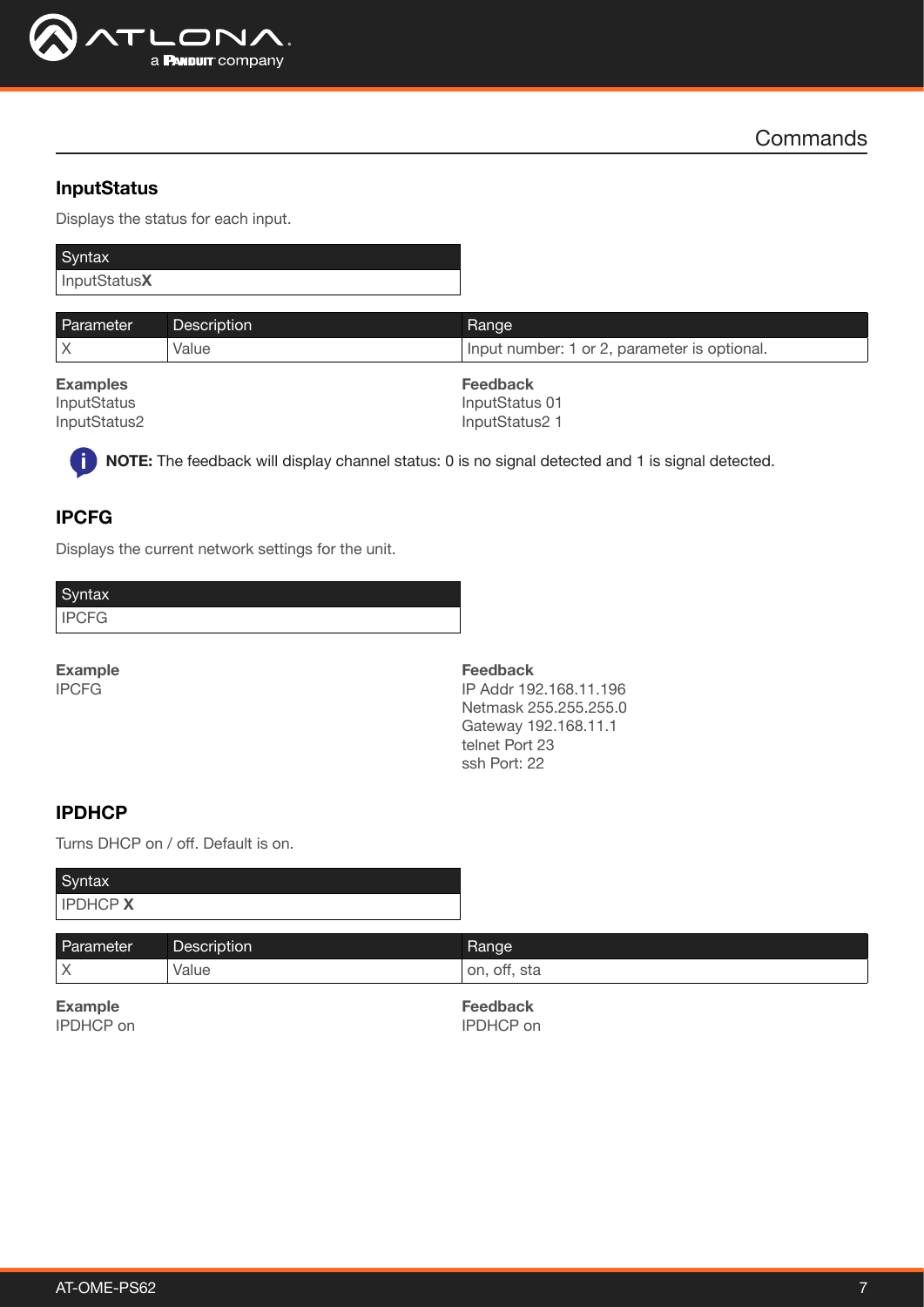

#### **IPStatic**

Sets a static IP address.

| Syntax              |  |
|---------------------|--|
| <b>IPStatic XYZ</b> |  |

| Parameter         | <b>Description</b> | Range                       |
|-------------------|--------------------|-----------------------------|
|                   | IP address         | $\vert$ 0 to 255 (per byte) |
| $\overline{\vee}$ | Subnet mask        | $\vert$ 0 to 255 (per byte) |
|                   | Gateway (router)   | 0 to $255$ (per byte)       |

#### Example

IPStatic 192.168.1.112 255.255.255.0 192.168.1.1

Feedback

IPStatic 192.168.1.112 255.255.255.0 192.168.1.1

#### <span id="page-7-0"></span>Lock

Locks the front panel of the unit so no buttons are active.

| Syntax         |                 |
|----------------|-----------------|
| Lock           |                 |
| <b>Example</b> | <b>Feedback</b> |
| Lock           | Lock            |

#### <span id="page-7-1"></span>Mreset

Sets the unit back to the default settings.

| Syntax |
|--------|
| MReset |
|        |

Example Mreset



NOTE: There will be no feedback, the unit will power off and then back on.

## <span id="page-7-2"></span>RepeatCmd

Enables (on) / disables (off) display command repeat.

#### **Syntax** RepeatCmd X

| Parameter   | Description  | Kange           |
|-------------|--------------|-----------------|
| $\vee$<br>⌒ | <b>State</b> | off, sta<br>on. |

Example RepeatCmd sta Feedback RepeatCmd on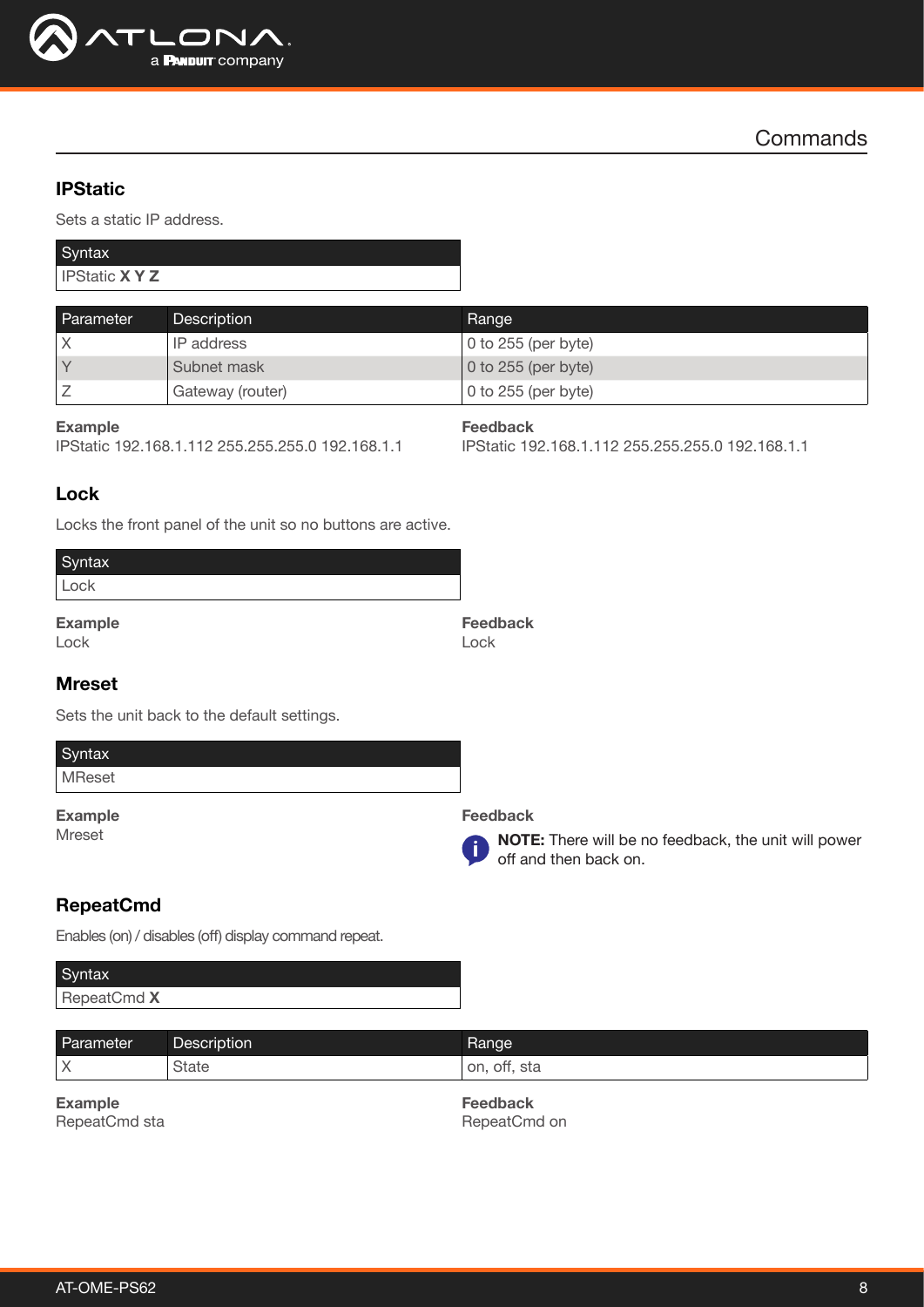

## <span id="page-8-0"></span>RepCmdTime

Sets how many times a display command is repeated when repeat is enabled.

| Syntax      |
|-------------|
| RepeatCmd X |
|             |

| Parameter      | <b>Description</b> | Range           |
|----------------|--------------------|-----------------|
|                | Amount             | l 2 - 4. sta    |
|                |                    |                 |
| <b>Example</b> |                    | <b>Feedback</b> |
| RepeatCmd sta  |                    | RepeatCmd 2     |

## <span id="page-8-1"></span>RS232para

Sets the baud rate, data bits, parity bit, and stop bits for RS-232 over the HDBaseT output port. Each argument must be separated by a comma; no spaces are permitted. Brackets must be included when typing this command. Use the sta argument, *without brackets and including a space*, to display the current settings.

| Syntax             |  |
|--------------------|--|
| RS232para[W,X,Y,Z] |  |

| Parameter | Description | Range                                          |
|-----------|-------------|------------------------------------------------|
| W         | Baud rate   | 2400, 9600, 19200, 38400, 56000, 57600, 115200 |
|           | Data bits   | 7.8                                            |
|           | Parity bit  | None, Odd, Even                                |
|           | Stop bits   | 1.2                                            |

## Example

RS232para[115200,8,0,1] RS232para sta

#### Feedback

RS232para[115200,8,0,1] RS232para[115200,8,0,1]

#### <span id="page-8-2"></span>RS232zone

Use to trigger the HDBaseT RX's RS-232 port 1 to send the specified command to the display.

| Syntax        |  |
|---------------|--|
| RS232zoneX[Y] |  |

| Parameter         | Description         | <b>Hange</b>                         |
|-------------------|---------------------|--------------------------------------|
|                   | <b>HDBaseT</b> Port | 1 (Input 1), 2 (Input 2), 3 (Output) |
| $\overline{\vee}$ | Command             | <b>String</b>                        |

Example RS232zone2[VOL23] Feedback RS232zone2[VOL23]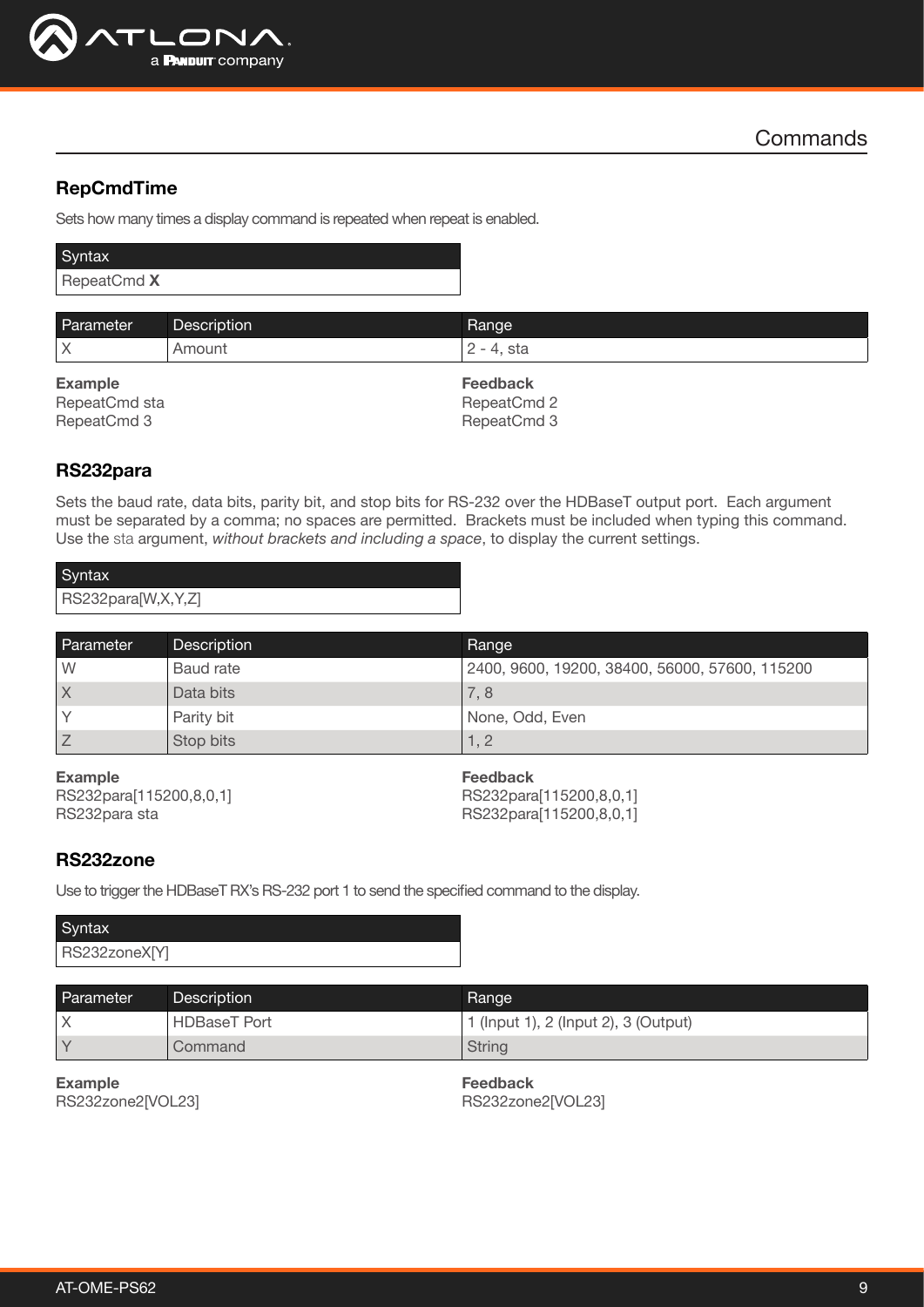

### <span id="page-9-0"></span>**SetMono**

Set the audio between stereo (off) and mono (on) on the analog outputs.

| Syntax    |  |
|-----------|--|
| SetMonoXY |  |

| Parameter         | <b>Description</b> | Range                    |
|-------------------|--------------------|--------------------------|
| Χ                 | Analog Output      | $\overline{\phantom{a}}$ |
| $\overline{\vee}$ | Value              | on, off, sta             |

#### Example

| SetMono1 off |  |
|--------------|--|
| SetMono2 sta |  |

Feedback SetMono1 off SetMono2 on

#### <span id="page-9-1"></span>**Status**

Displays the current route status.

| Syntax         |                 |
|----------------|-----------------|
| <b>Status</b>  |                 |
| <b>Example</b> | <b>Feedback</b> |
| <b>Status</b>  | x3Vx1           |

#### <span id="page-9-2"></span>**Type**

Brings up the model information.

| Syntax |                                  |
|--------|----------------------------------|
| Type   |                                  |
|        | $\Gamma$ is a subset of $\Gamma$ |

Example Type

Feedback AT-OME-PS62

## <span id="page-9-3"></span>Unlock

Unlocks the front panel of the unit, enabling the buttons again.

| Syntax         |                 |
|----------------|-----------------|
| <b>Unlock</b>  |                 |
| <b>Example</b> | <b>Feedback</b> |
| Unlock         | Unlock          |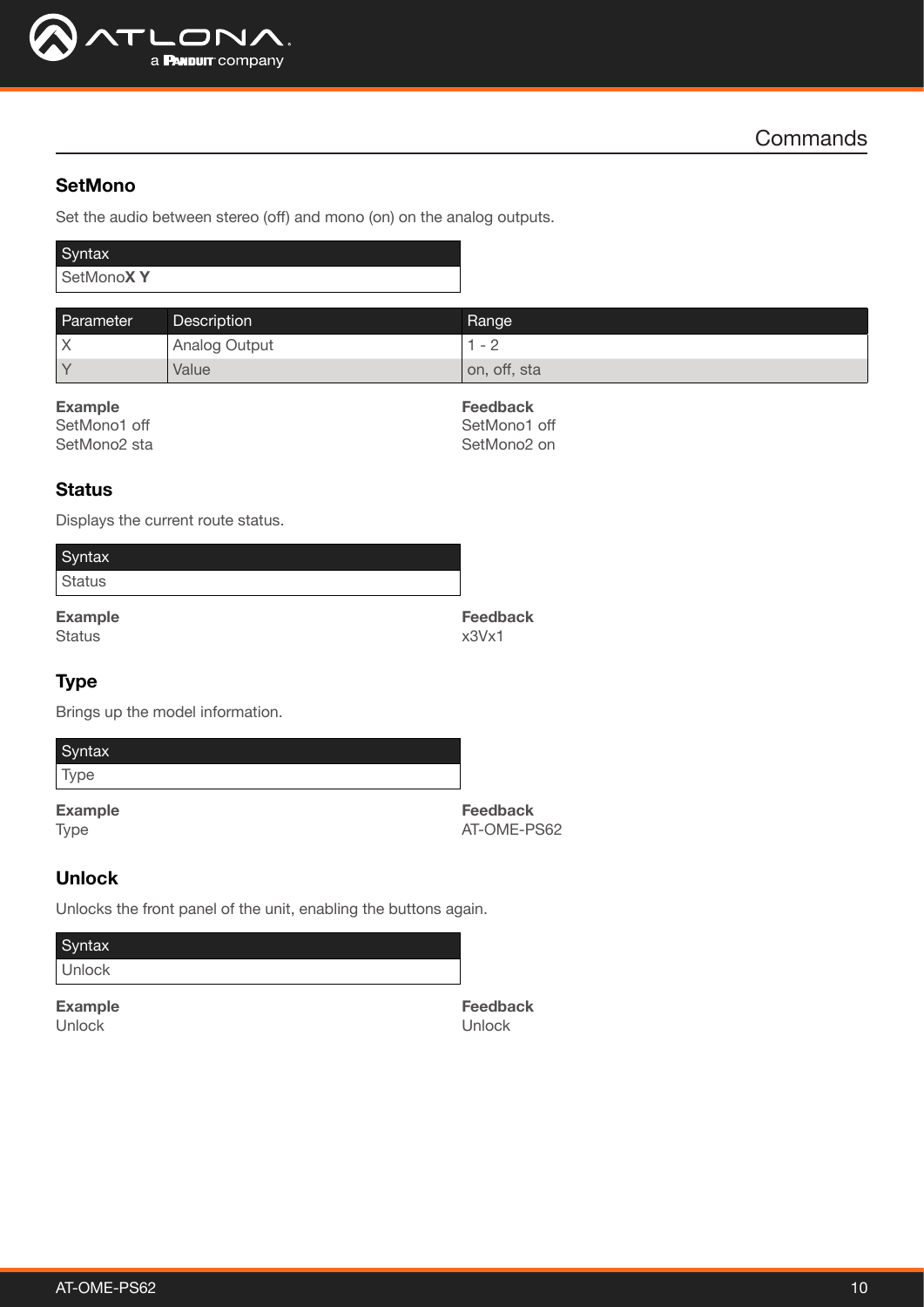

## <span id="page-10-0"></span>UsbMode

Switch between Follow USB (0), Manual (1), and Follow Video (2) USB switching.

| Syntax    |  |
|-----------|--|
| UsbMode X |  |

| Paran<br>lmeter.              | Description | Range                                     |
|-------------------------------|-------------|-------------------------------------------|
| $\checkmark$<br>$\rightarrow$ | <b>Mode</b> | $\overline{\phantom{a}}$<br>ັ<br><u>_</u> |

Example

UsbMode 0

Feedback UsbMode 0

## <span id="page-10-1"></span>**UsbRoute**

Set the USB source device. Sets between local USB ports 1 (1) and 2 (2), HDBaseT output (3), USB-C (4), or HDBaseT input port 1 (5) and 2 (6).

| Syntax     |  |
|------------|--|
| UsbRoute X |  |

| Parameter    | <b>Description</b> | Range |
|--------------|--------------------|-------|
| $\checkmark$ | `ourc∈             | $-c$  |
|              |                    |       |

Example UsbRoute 3 Feedback UsbRoute 3

## <span id="page-10-2"></span>Version

Brings up the current firmware version.

Syntax Version

Example Version

Feedback 1.0.00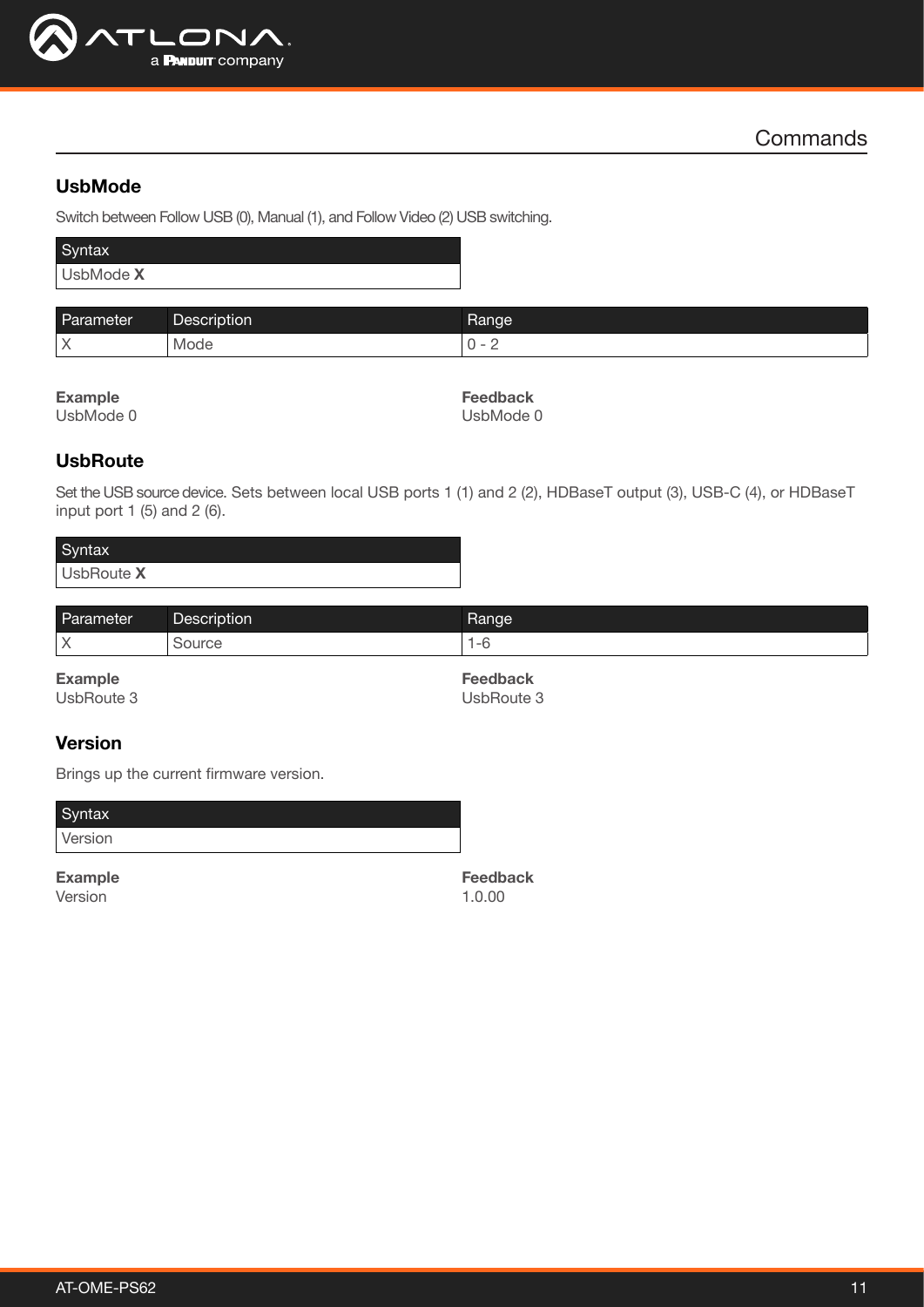

## <span id="page-11-0"></span>VOUT

Increases / decreases the audio output volume on the specified zone. In addition to specifying an integer value, the + and - arguments can be used to increment or decrement the volume level by 1. To display the current value, specify the sta argument.

| Syntax        |  |
|---------------|--|
| <b>VOUTXY</b> |  |

| Parameter | <b>Description</b> | Range              |
|-----------|--------------------|--------------------|
| Χ         | Zone               | 1 (HDBaseT OUT)    |
|           |                    | 2 (HDMI OUT)       |
|           |                    | 3 (Analog OUT 1)   |
|           |                    | 4 (Analog OUT 2)   |
|           | Level              | +, -, -90  10, sta |

Example VOUT1 4

VOUT1 +

Feedback VOUT1 4 VOUT1 5

## <span id="page-11-1"></span>**VOUTMute**

Mutes/unmutes the specified audio zone. The first parameter specifies the output:  $1 =$  zone  $1$ ;  $2 =$  zone  $2$ ;  $3 =$  Aux 1; 4 = Aux 2. No space should exist between the first parameter and the command. The second parameter enables or disables audio muting for the output: on = enabling muting, off = disable muting. Use the sta argument to return the current state.

| Syntax            |  |
|-------------------|--|
| <b>VOUTMuteXY</b> |  |

| Parameter                  | Description | Range        |
|----------------------------|-------------|--------------|
| $\checkmark$<br>$\sqrt{2}$ | Zone        | $\sim$       |
| $\mathcal{N}$              | Value       | on, off, sta |

| <b>Example</b> |  |  |
|----------------|--|--|
| VOUTMute1 sta  |  |  |

Feedback VOUTMute1 on

## <span id="page-11-2"></span>x?All

Sets the input to all outputs.

| Syntax   |  |
|----------|--|
| $x?$ All |  |

| Parameter               | <b>Description</b> | Range                     |
|-------------------------|--------------------|---------------------------|
|                         | Source             | $1 - 6$                   |
| <b>Example</b><br>x3AlI |                    | Feedback<br>x3AVx1.x3AVx2 |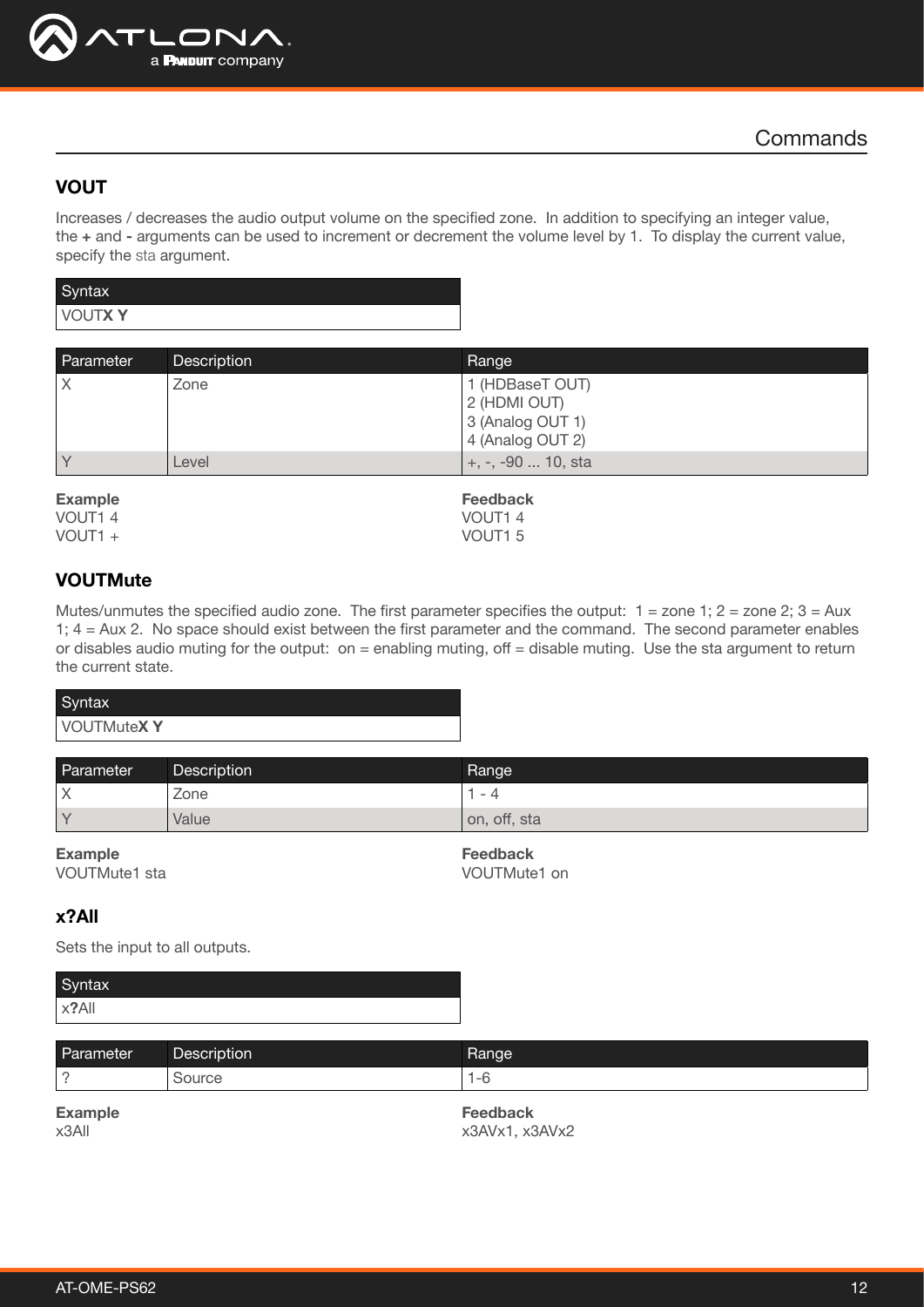

## <span id="page-12-0"></span>x?AVx&

Switch audio and video input to output when in Matrix Mode.

| Syntax |  |
|--------|--|
| x?AVx& |  |

| Parameter | Description | <b>Range</b>         |
|-----------|-------------|----------------------|
|           | Input       | $\sim$               |
| 8         | Output      | $\sim$<br>$\sqrt{2}$ |

Example x2AVx1 x5AVx2 x3AVx1, x2

Feedback x2AVx1 x5AVx2 x3AVx1, x3AVx2